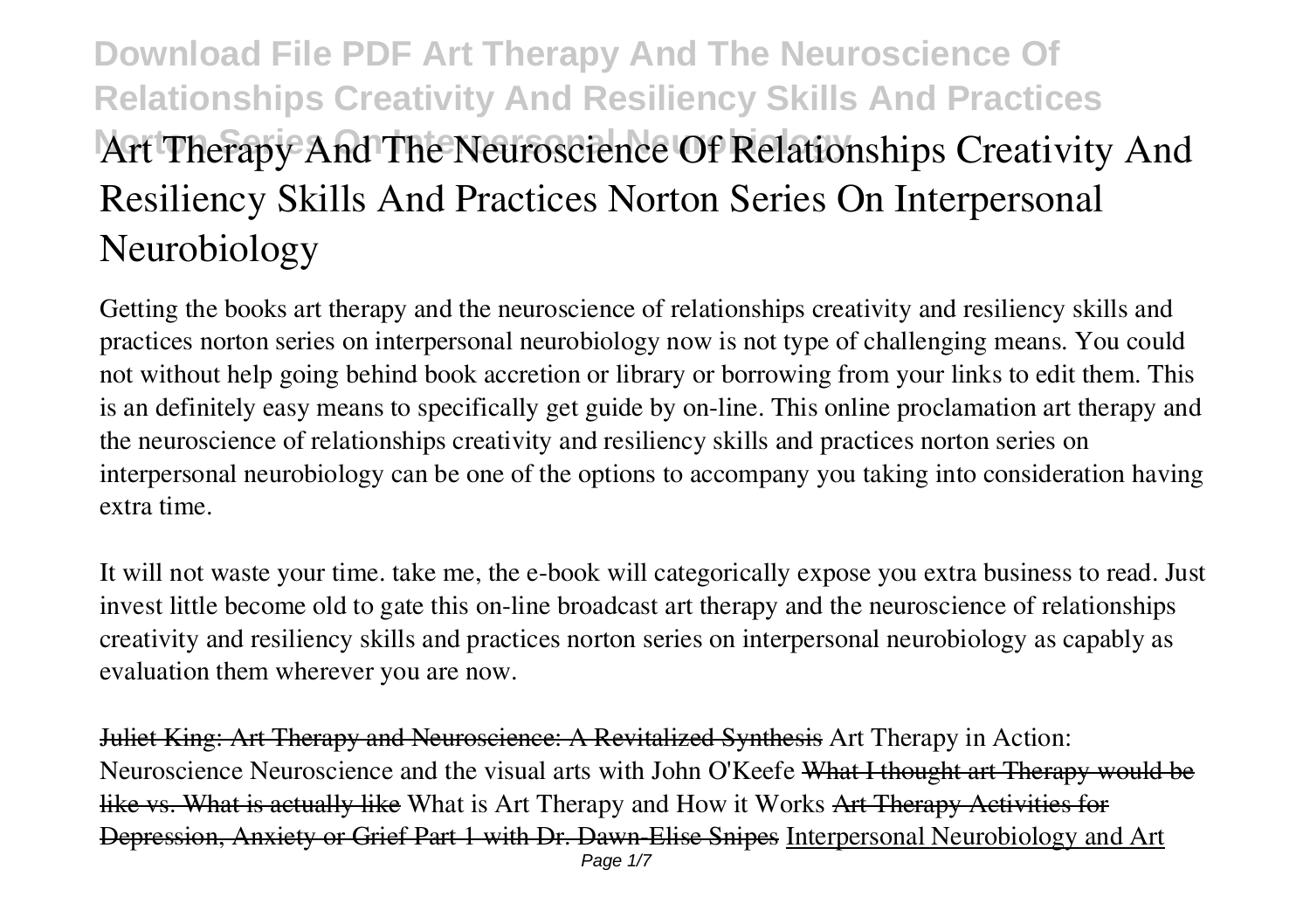# **Download File PDF Art Therapy And The Neuroscience Of Relationships Creativity And Resiliency Skills And Practices Therapyn Series On Interpersonal Neurobiology**

Can You Practice Art Therapy Without Another Degree or Certification?*Neuro Linguistic Programming audiobook by Adam Hunter* My Art Therapy Books and Other Favorites Arts and Humanities Initiative - 'How art therapy works?' Treating PTSD and TBI with Art Therapy | In collaboration with Dignity Health The Six Pillars of Self Esteem The Art of Communicating

Unstoppable Confidence - ( N.L.P. ) Neuro-Linguistic Programming - Read - Randy Bear Reta Jr..wmv Education and the Art of Healing 5 Ways to Incorporate More Peace and Calm Into Your Day (esp. for HSP's) Art therapy: a world beyond creative expression | Carol Hammal | TEDxGUC What Art Therapists Do Permission to Not Be Productive **Self Love Motivation and Tips** *Neuropsychology of Self Discipline* Art as Empowerment: The Virtue of Art Therapy | Ann Lawton | TEDxUWRiverFalls

Alain de Botton on Art as Therapy**Using art to treat addiction - the neuroscience argument | Sukant Khurana | TEDxNITTrichy** Day in the Life of an Art Therapist Art therapy: A potential treatment for dementia *How to Analyze Your Art like an Art Therapist Art Therapy in Action: Prisons and Other Correctional Settings* Art Therapy And The Neuroscience

This new work clearly links attachment theory and clinical neuroscience research with art therapy, and it provides extensive examples of clinical applications, relational resonating, expressive communicating, adaptive responding, and transformative integration.-- (01/08/2016)

#### Art Therapy and the Neuroscience of Relationships ...

Art Therapy and the Neuroscience of Relationships, Creativity, and Resiliency offers a comprehensive integration of art therapy and interpersonal neurobiology. It showcases the Art Therapy Relational Neuroscience (ATR-N) theoretical and clinical approach, and demonstrates how it can be used to help Page 2/7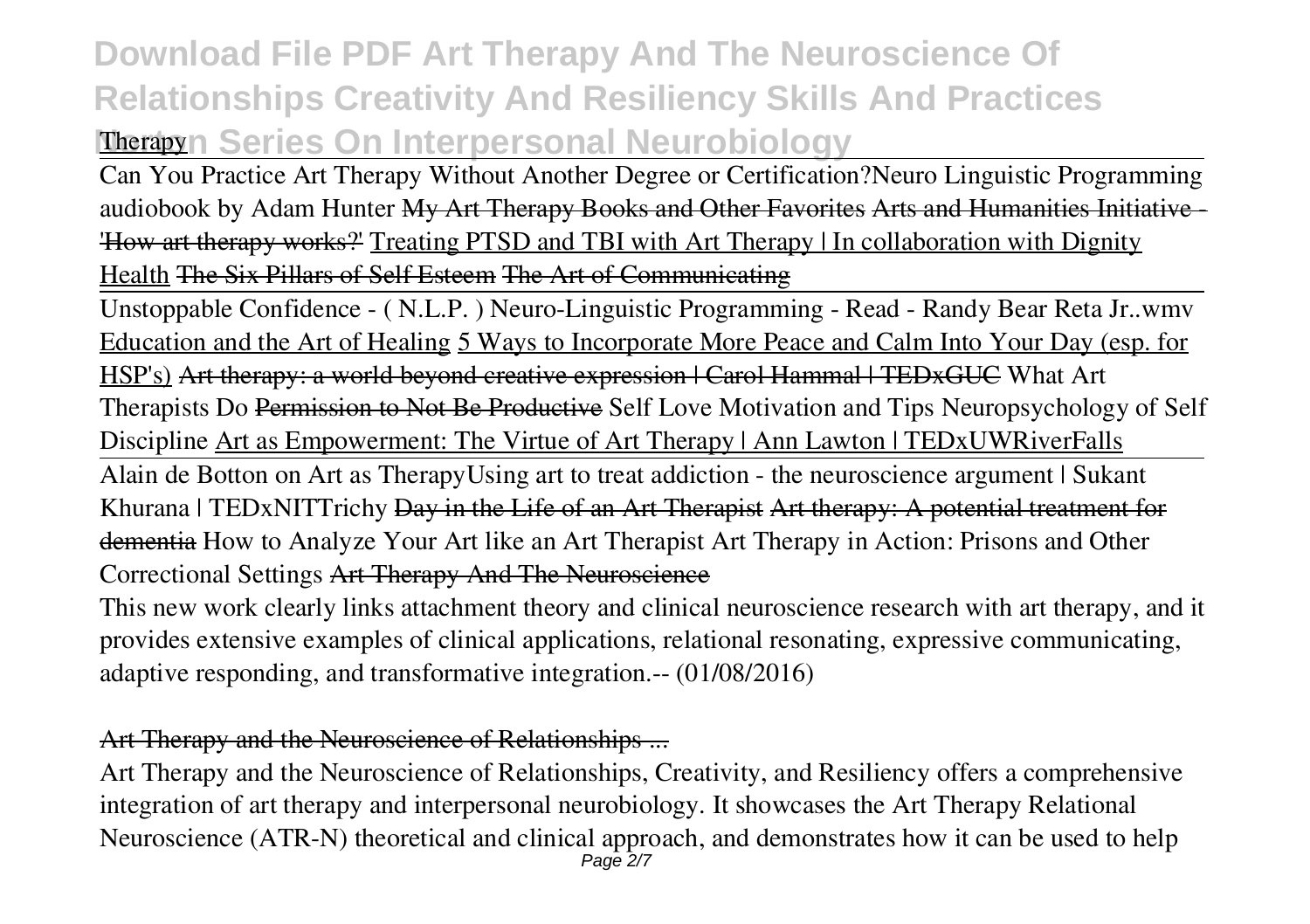# **Download File PDF Art Therapy And The Neuroscience Of Relationships Creativity And Resiliency Skills And Practices**

clients with autobiographical memory, reflecting and creating, touch and space, meaning-making, emotions, and dealing with long-term stress and trauma.

#### Art Therapy and the Neuroscience of Relationships ...

Nevertheless, through neuroscience, art therapy is attempting to locate particular brain areas or activity patterns that may be devoted exclusively to art-making (NIH, Medline; Perception, Medline).

### Where Art Meets Neuroscience | Psychology Today

Art Therapy, Trauma, and Neuroscience combines theory, research, and practice with traumatized populations in a neuroscience framework. Recognizing the importance of understanding both art therapy and trauma studies as brain-based interventions, some of the most renowned figures in art therapy and trauma use translational and integrative neuroscience to provide theoretical and applied techniques.

### Art Therapy, Trauma, and Neuroscience: Theoretical and ...

This book demonstrates how this is so, explains the major art relational neuroscience principles relevant to art therapy and shows how they can be used to help clients with autobiographical memory, reflecting and creating, touch and space, meaning-making, emotions, and dealing with long-term stress and trauma.

### Art Therapy and the Neuroscience of Relationships ...

This research, thus, supports the premise that art therapy is particularly valuable for rebalancing brain functions that have been compromised by trauma, attachment disruption, and other losses of emotional connection for which human beings have always turned to art to regain.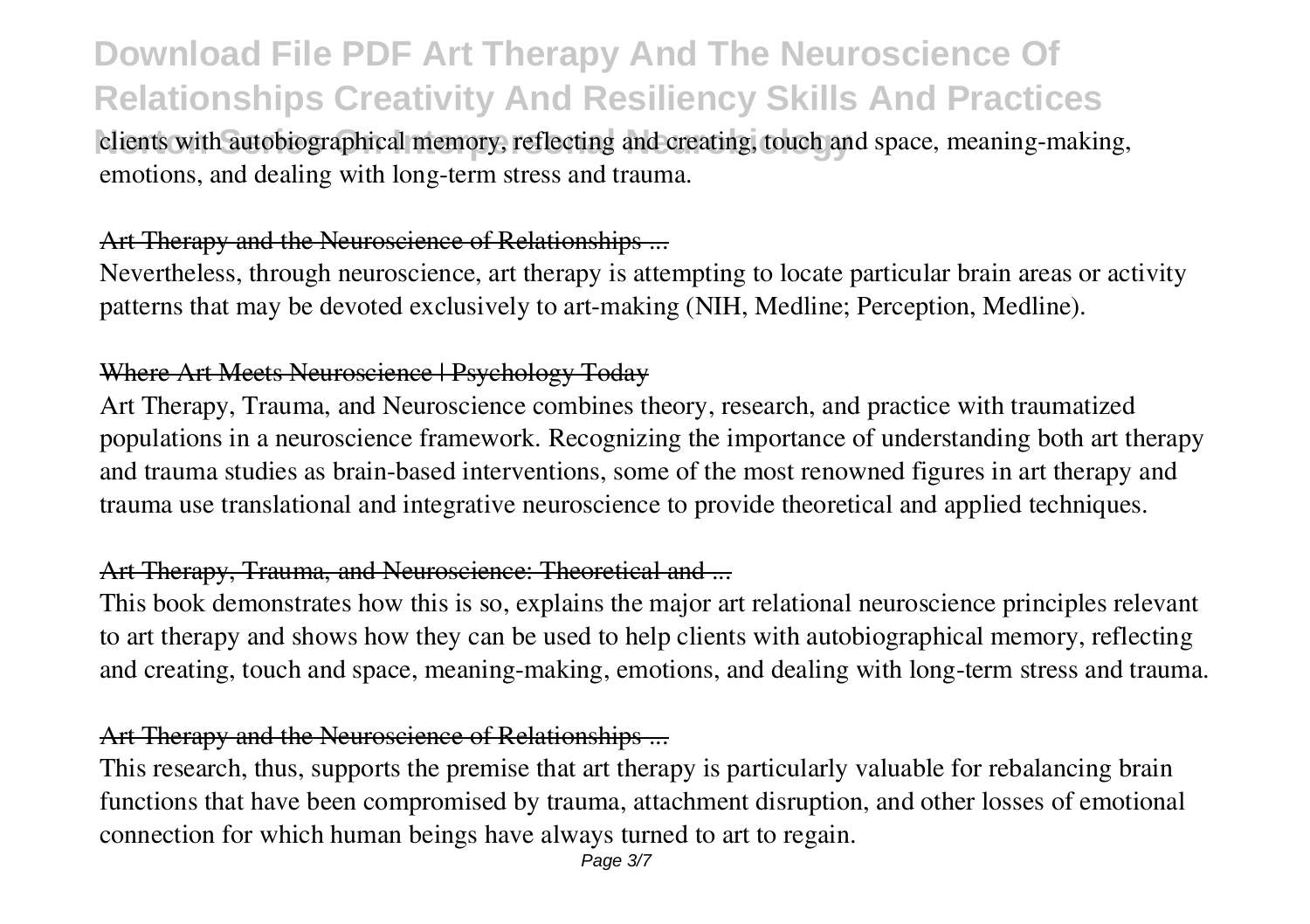# **Download File PDF Art Therapy And The Neuroscience Of Relationships Creativity And Resiliency Skills And Practices Norton Series On Interpersonal Neurobiology** Introduction to the Neurobiology of Art Therapy: Evidence ...

Here are two recent art therapy studies of interest: 1) One focuses on the role of art therapy in possible improvement of mood and reduction of pain perception in patients hospitalized for medical...

## Recent Art Therapy Research: Measuring Mood, Pain and ...

Neuroscientific methods and theories of aesthetic or creative science are not normally taught in other courses on, for example, consumer psychology, arts management, curating or arts-based therapy. Based on the combination of scientific methods with interdisciplinary knowledge in aesthetic and creative practice, you will have a unique advantage in applying for jobs at the intersection of the arts and sciences.

# MSc Psychology of the Arts, Neuroaesthetics & Creativity ...

Art Therapy and the Neuroscience of Relationships, Creativity, and Resiliency offers a comprehensive integration of art therapy and interpersonal neurobiology. It showcases the Art Therapy Relational Neuroscience (ATR-N) theoretical and clinical approach, and demonstrates how it can be used to help clients with autobiographical memory, reflecting and creating, touch and space, meaning-making, emotions, and dealing with long-term stress and trauma.

### Amazon.com: Art Therapy and the Neuroscience of ...

Art Therapy and Clinical Neoroscience is a significant achievement and a welcomed and needed addition to the field of art therapy as well as a likely historical marker on the timeline of theoritical shifts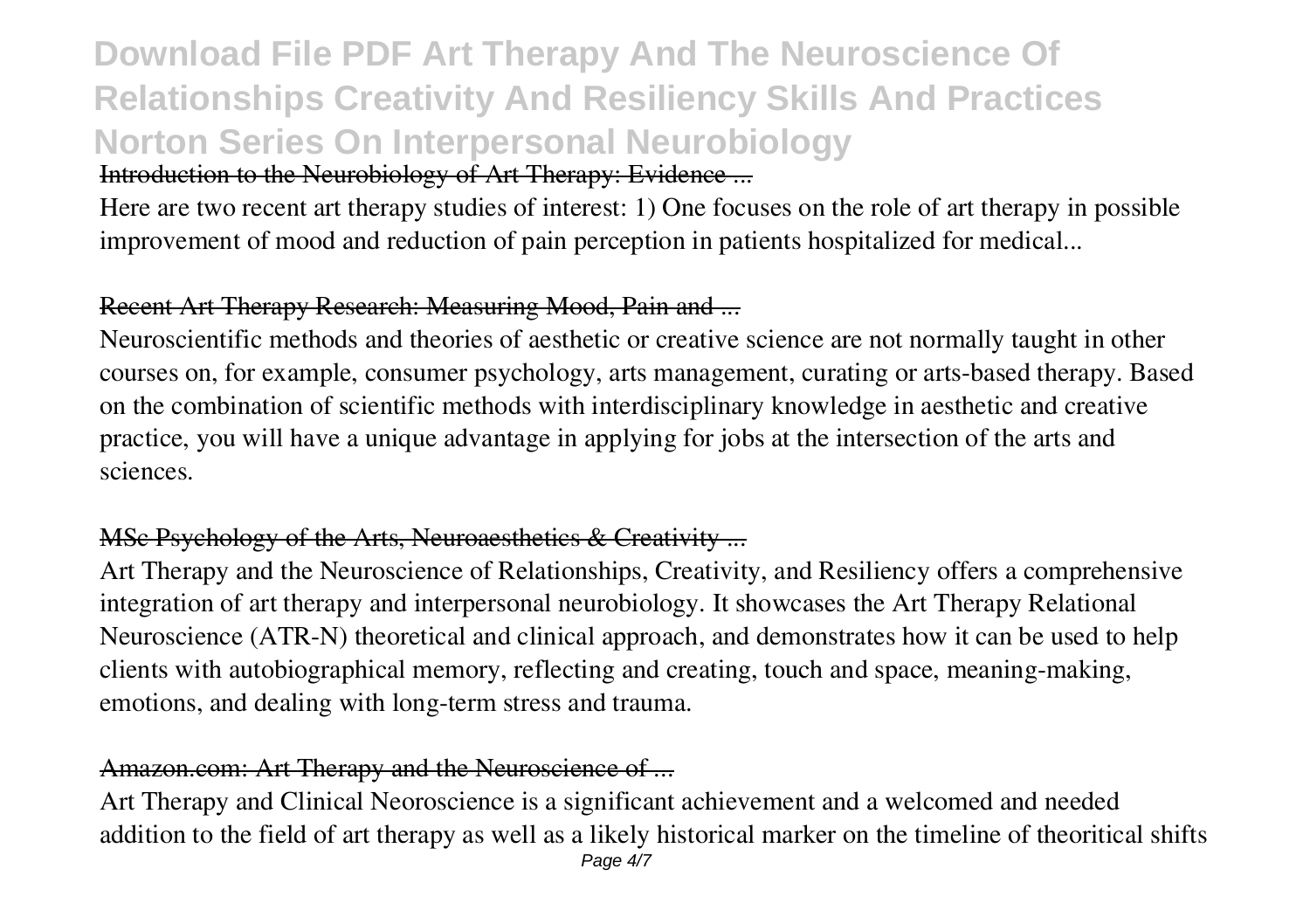# **Download File PDF Art Therapy And The Neuroscience Of Relationships Creativity And Resiliency Skills And Practices**

within the field...Packed full of material readers interested in learning more about the topic of art therapy and neuroscience will benefit greatly from the assimilation of such a wealth of material collected under one cover.

#### Art Therapy and Clinical Neuroscience: Amazon.co.uk: Noah ...

Art Therapy, Trauma, and Neuroscience combines theory, research, and practice with traumatized populations in a neuroscience framework. Recognizing the importance of understanding both art therapy and trauma studies as brain-based interventions, some of the most renowned figures in art therapy and trauma use translational and integrative neuroscience to provide theoretical and applied techniques.

#### Art Therapy, Trauma, and Neuroscience: Theoretical and ...

Art Therapy and the Neuroscience of Relationships, Creativity, and Resiliency: Skills and Practices: 0: Hass-Cohen, Noah, Clyde Findlay, Joanna, Cozolino, Louis ...

### Art Therapy and the Neuroscience of Relationships ...

Art therapy and neuroscience are two ever changing fields of study that inform each other through the ongoing research within the art therapy field. By understanding how the brains neurochemistry is affected by the art therapy process, I will begin to illuminate how clinical neuroscience can inform art therapy.

#### Art Therapy and Neuroscience: A Model for Wellness

The arts therapies offer rewarding and creative access to nonverbal autobiographical memories, as well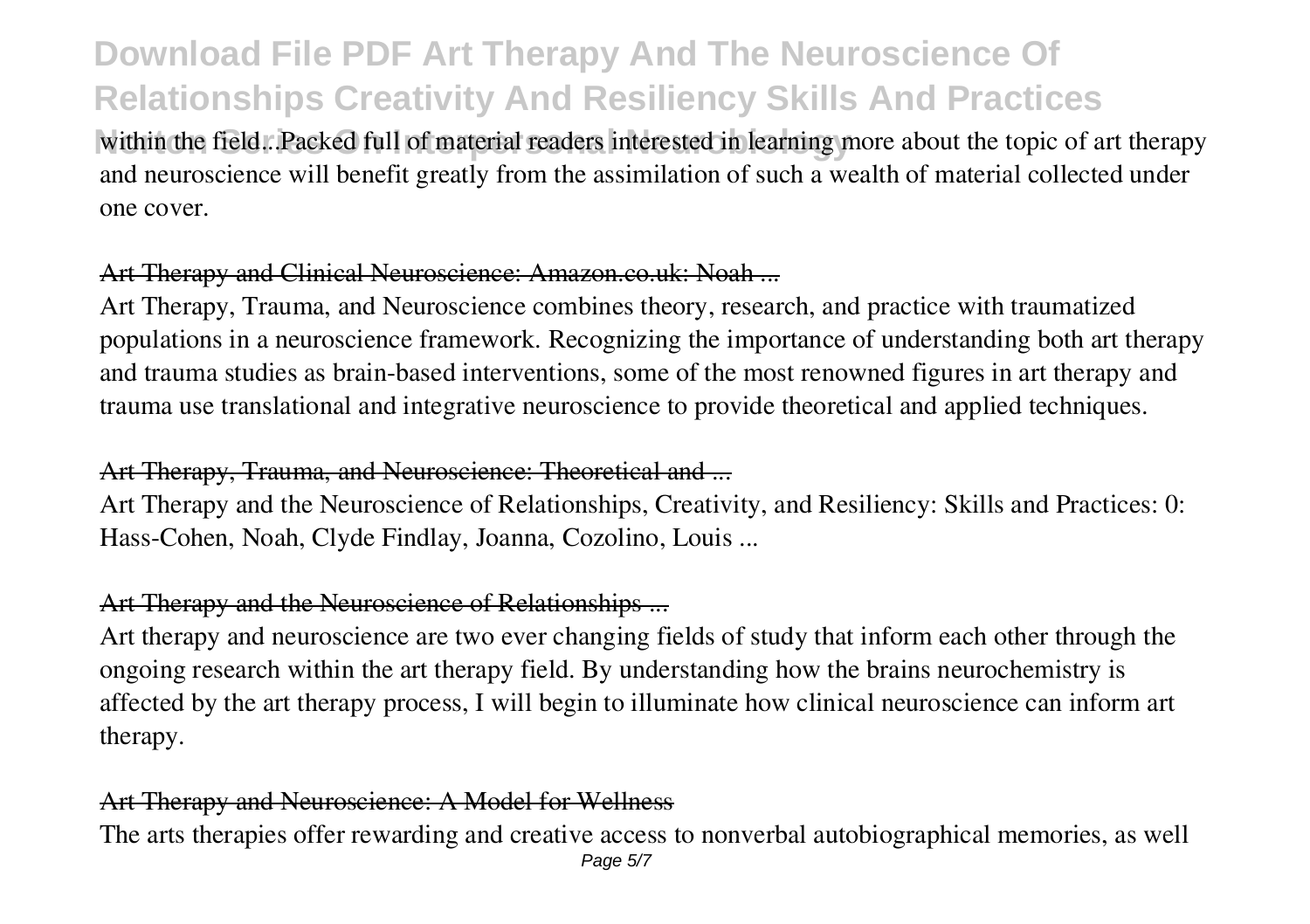# **Download File PDF Art Therapy And The Neuroscience Of Relationships Creativity And Resiliency Skills And Practices**

as mitigate habitual reactions. When informed by the neuroscience of MR, art therapy relational neuroscience (ATR-N) practices support therapeutic MR dynamics.

#### The art therapy relational neuroscience and memory ...

Art Therapy and the Neuroscience of Relationships, Creativity, and Resiliency: Skills and Practices (Norton Series on Interpersonal Neurobiology)

#### Art Therapy and Clinical Neuroscience: 9781843108689 ...

Studio art therapy benefits the elderly and people with Alzheimer's by creating a space for expression, decision-making, and social interaction at a time when choices might otherwise be limited. ... Concepts of layering are explored from the perspectives of neuroscience, a movement of  $\mathbb{I}$ Layerists $\mathbb{I}$  artists, and art therapists. Imagery from ...

# AATA Institute for Continuing Education in Art Therapy ...

Music Therapy Art Therapy Therapy Ideas Mental Health Articles Brain Art Science Art Neuroscience Teaching Art Psychology Neuroscience in Society Peering into the brains of people as they sing, brainstorm, and play is guiding neuroscientists to new insights into the neural underpinnings of creativity.